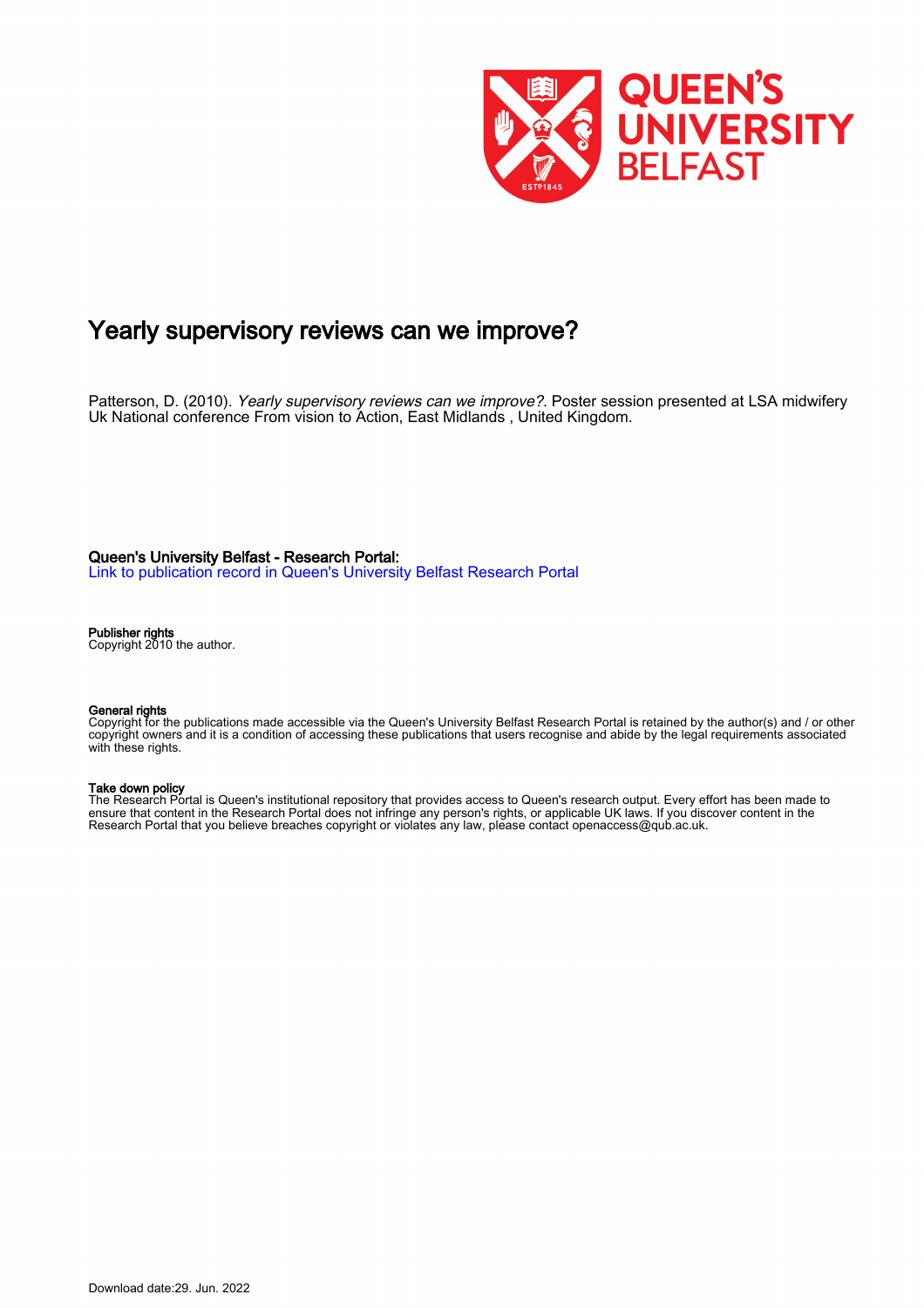# Yearly supervisory reviews: can we improve?

Dorothy Patterson Midwifery Teaching Fellow Queens University Belfast [dorothy.patterson@qub.ac.uk](mailto:dorothy.patterson@qub.ac.uk) Contact number 02890 972622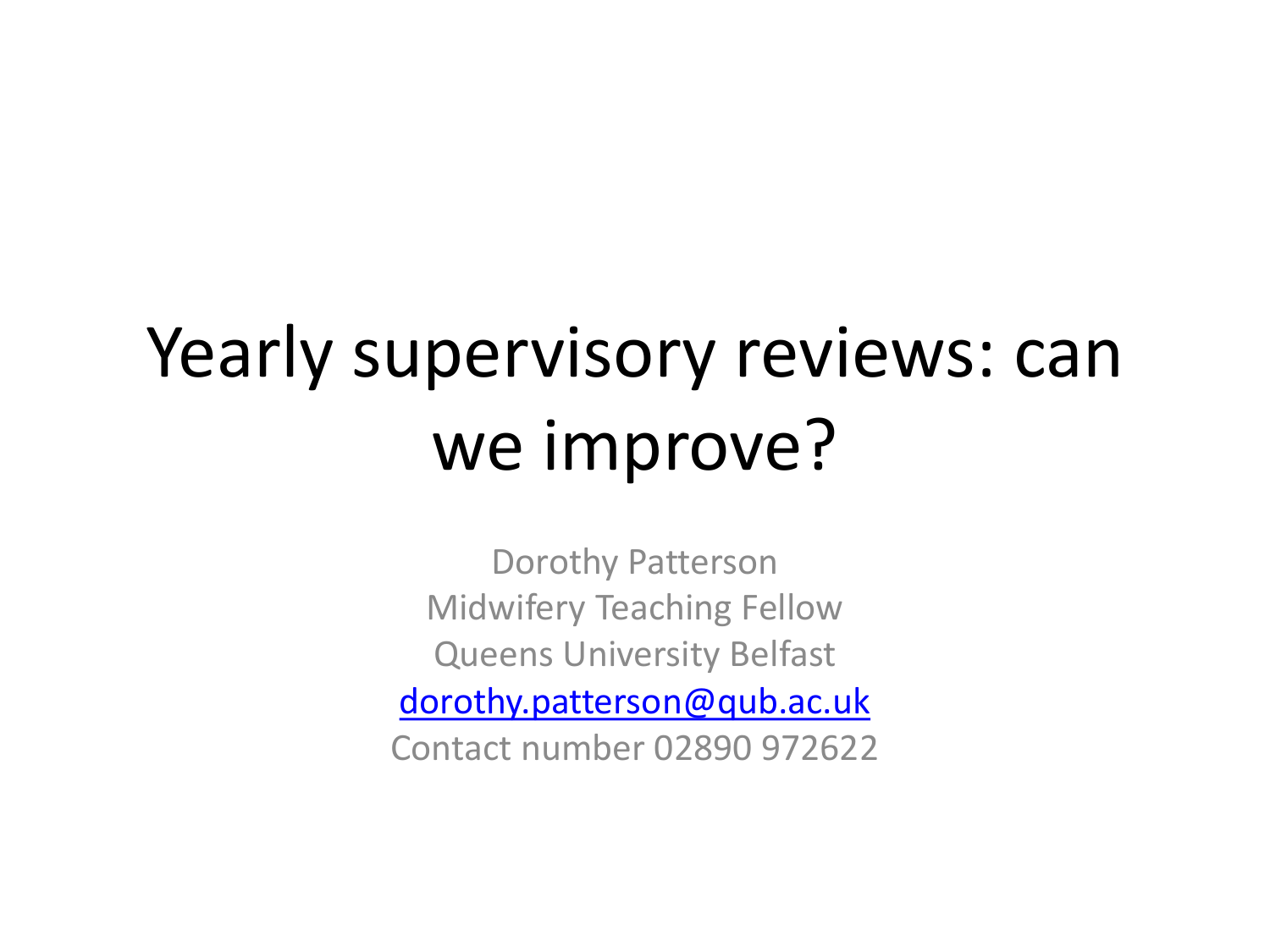# Abstract

- I will proclaim a new era of practice development and transformational leadership integrated within the framework of statutory midwifery supervision in order to improve maternity care.
- I shall explore how supervisors of midwives may embrace the concepts of practice development and engage in a process of facilitation to steer midwives closer to the goal of woman-led care. Some of the areas I shall discuss will be the emancipation of midwives through change to a transformational culture within a framework of high challenge, high support and unconditional positive regard.
- This can be accomplished by the SOM, through the process of graceful intent, using the skills of facilitation and critical reflection in the supervisory review.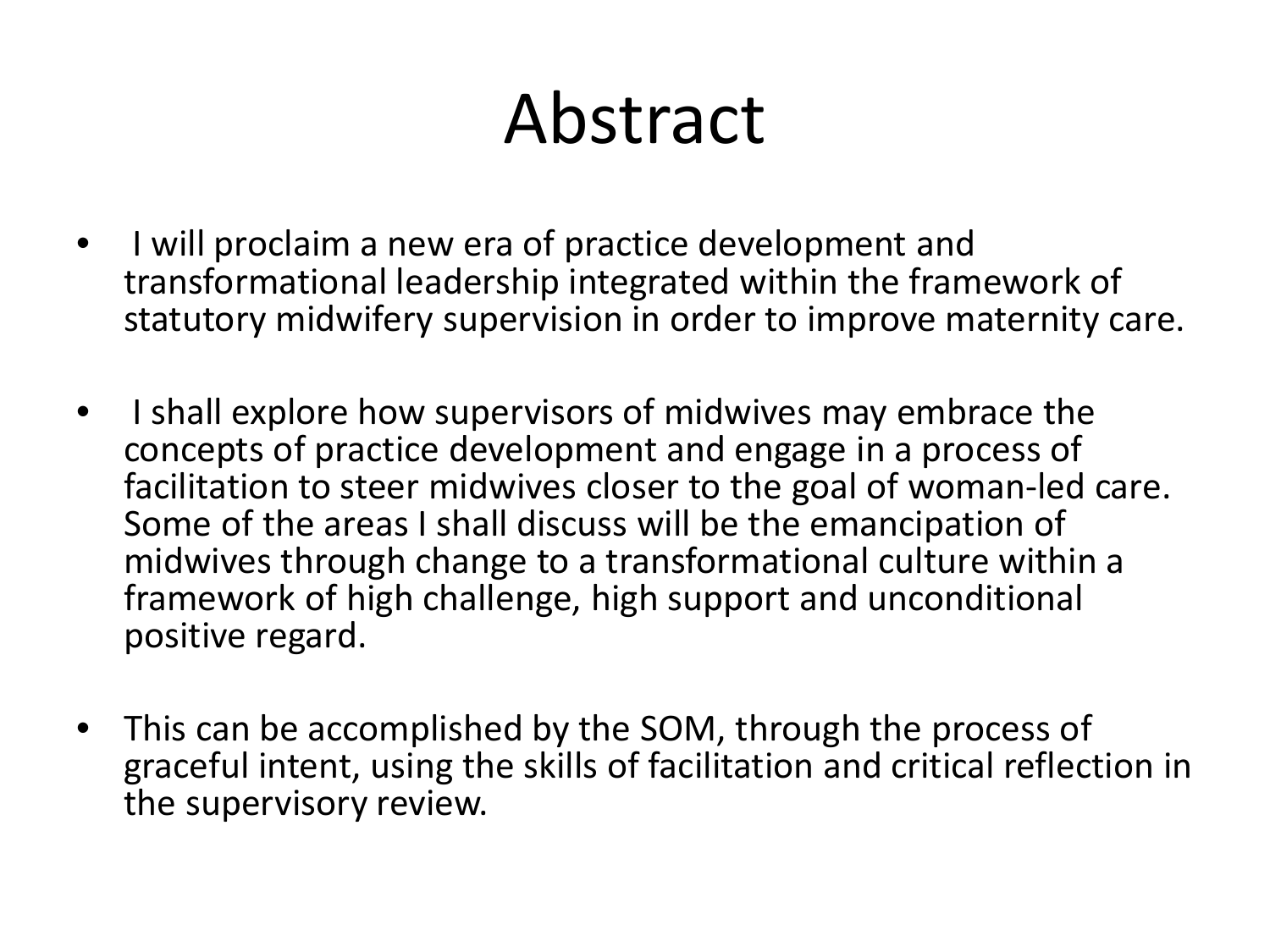# My vision

**Is to enhance the supervisory yearly review. To a process of high challenge and high support where the midwife is held in unconditional positive regard by the SOM.** 

**This can be accomplished by the SOM, through the process of graceful intent and with the skills of facilitation**

Dorothy Patterson 3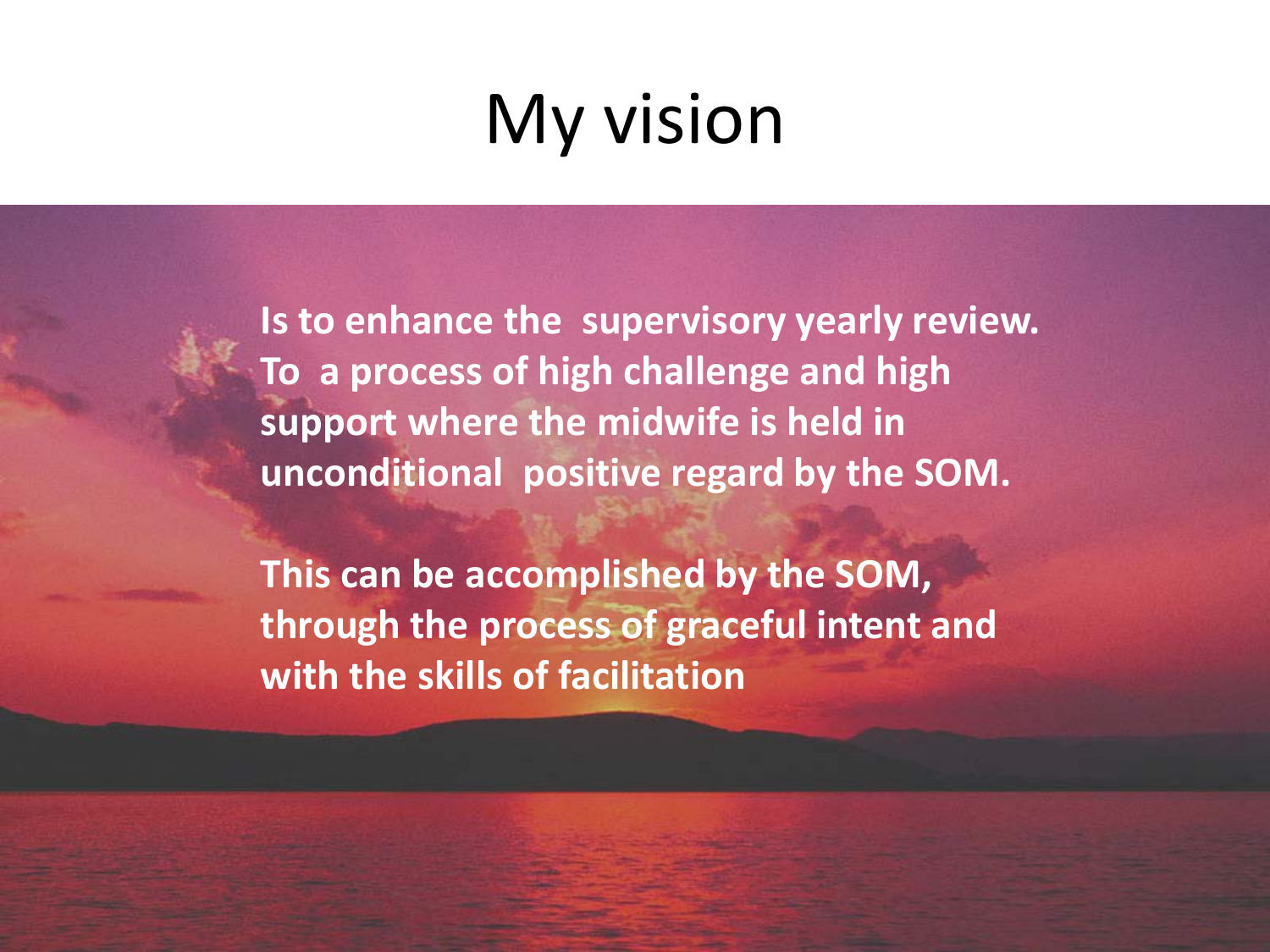# Perspectives of the leadership role

- **Historically** characteristics and behaviour
- **Authoritarian** gives orders and expects to be obeyed
- **Trait Theory or Great man theory-** a personality approach
- **Contingency Approach**  effectiveness dependent on the situation.
- **Transformational leadership** – focused on people , in solving problems and embraces change
- All midwives have the potential to lead. (Ralston, 2005).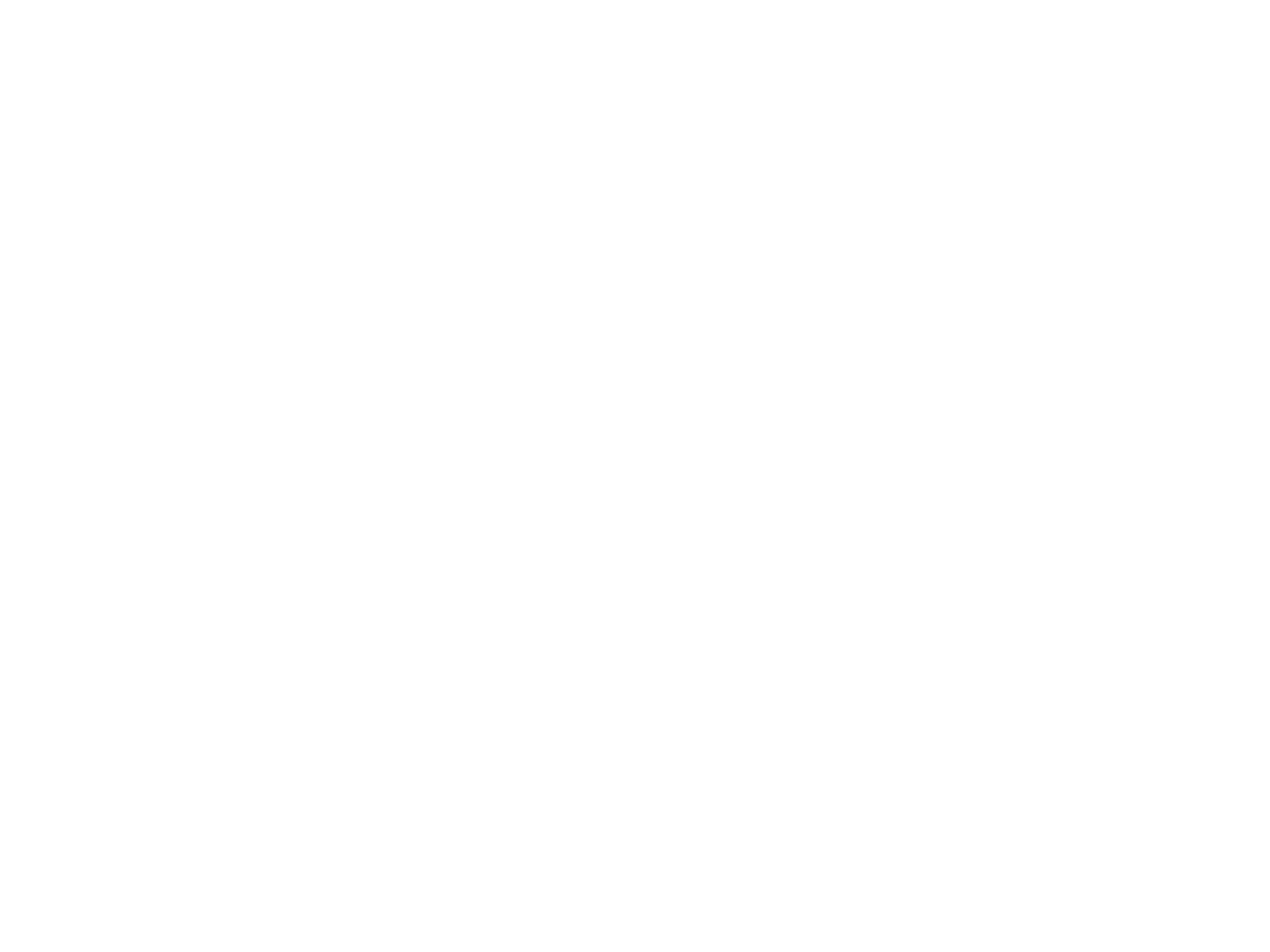## How does Leadership qualities influence midwifery supervision

## **Supervisor of midwives leadership qualities (NMC, 2004;NMC, 2007)**

### **An essential element of SOM**

- Provide vision
- Embrace diversity
- Practice change and development
- Promotes the profession and champion the needs of childbearing women
- To act as a role model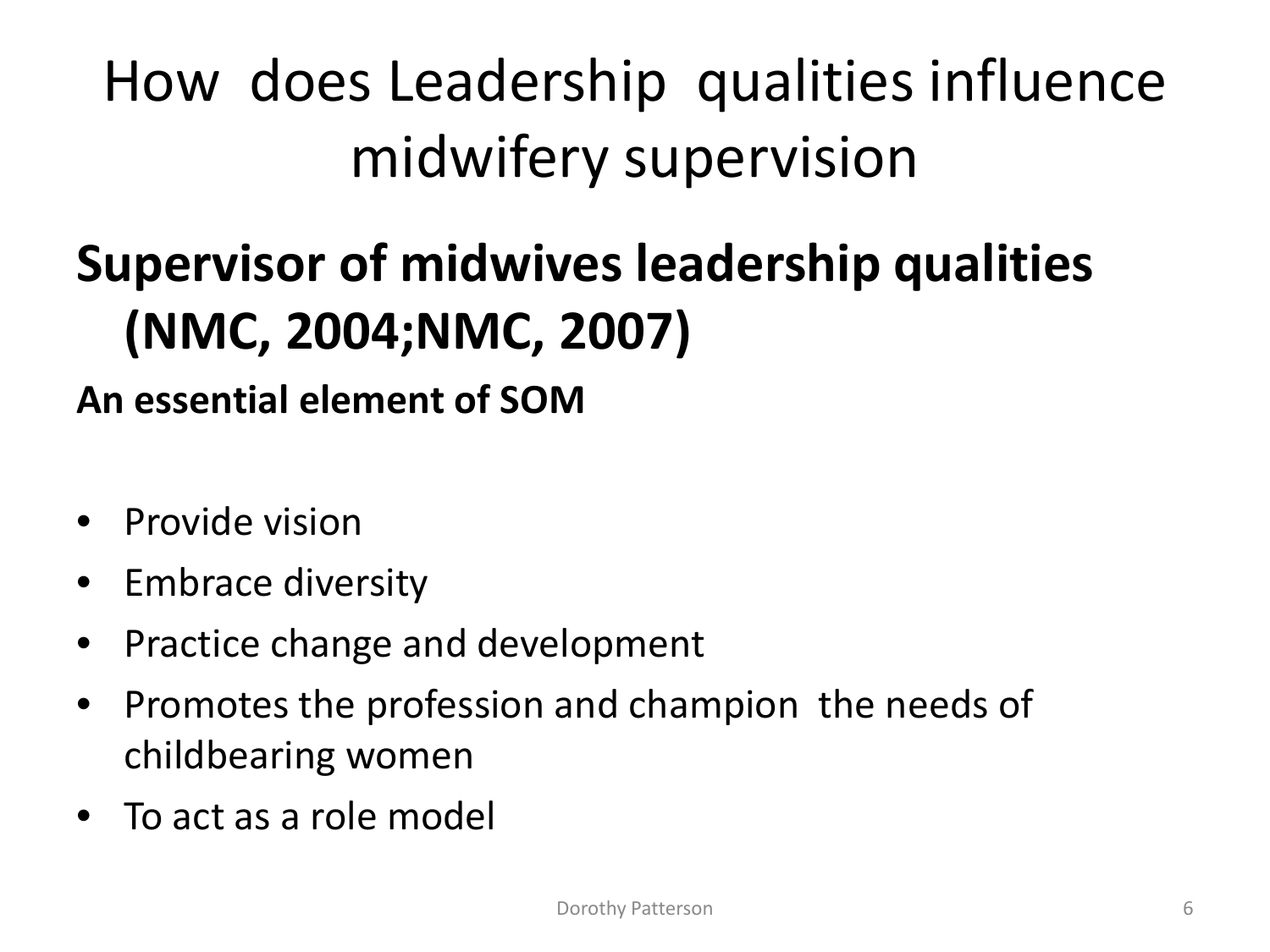Practice development is the process of systematic change, continuous improvement and increased effectiveness of person centred care. Through the enabling of health care individuals and teams to transform the context and culture of care. (Fay, 1987; McCormack et al, 1999; Unsworth, 2000)

### **Practice development emphasis is placed on**

- Continuous improvement
- Women or person centred care
- Emancipatory change in culture

### **Supervision of Midwifery emphasis is placed on**

- Continuous improvement
- Women centred care
- Culture of transformational leadership,

#### **Emancipation, empowerment**

#### **autonomous and reflective practice**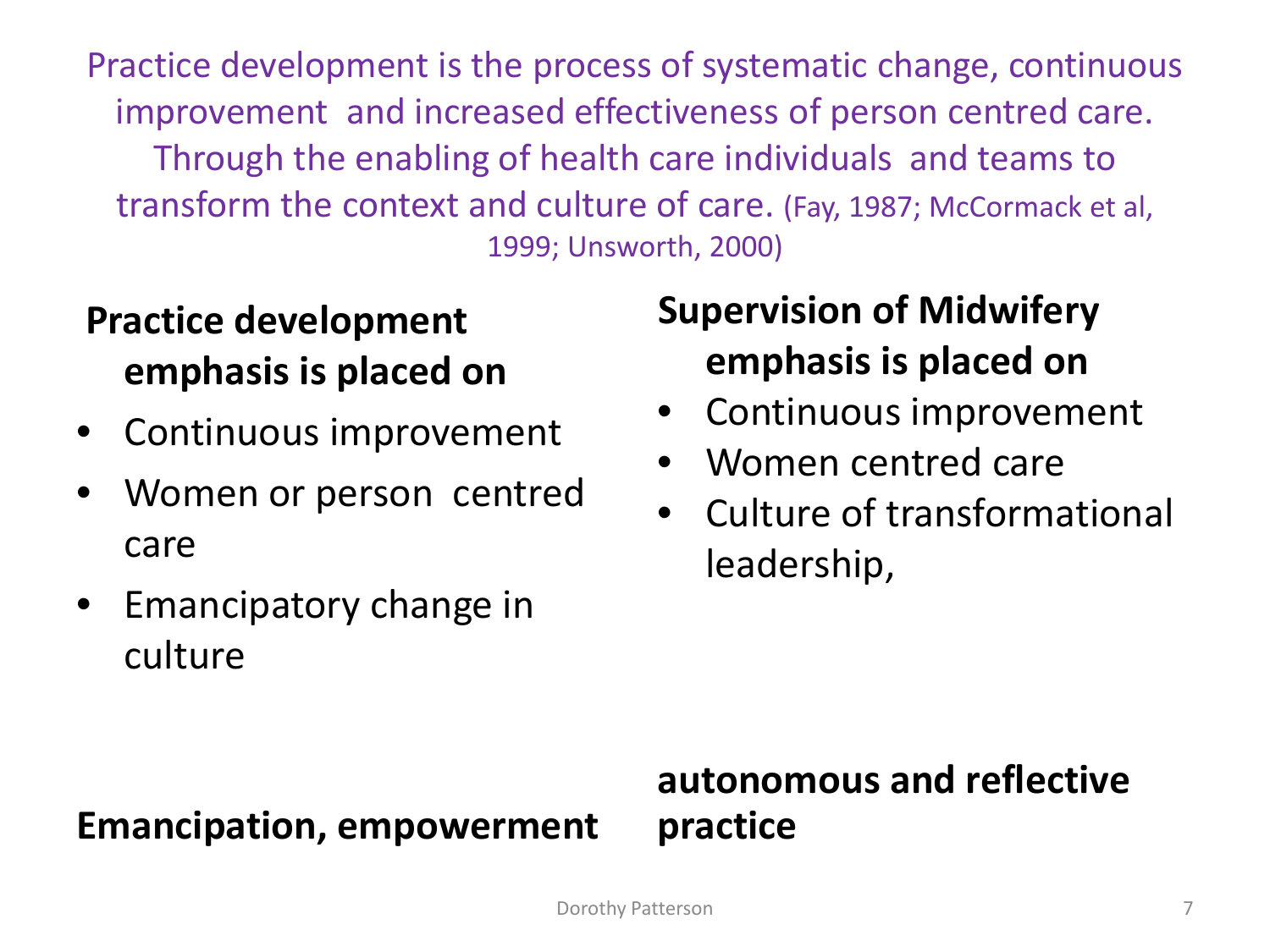# Culture and the organisation

Culture in its simplest form is "how things are done around here" (Drennan, 1992 p20).

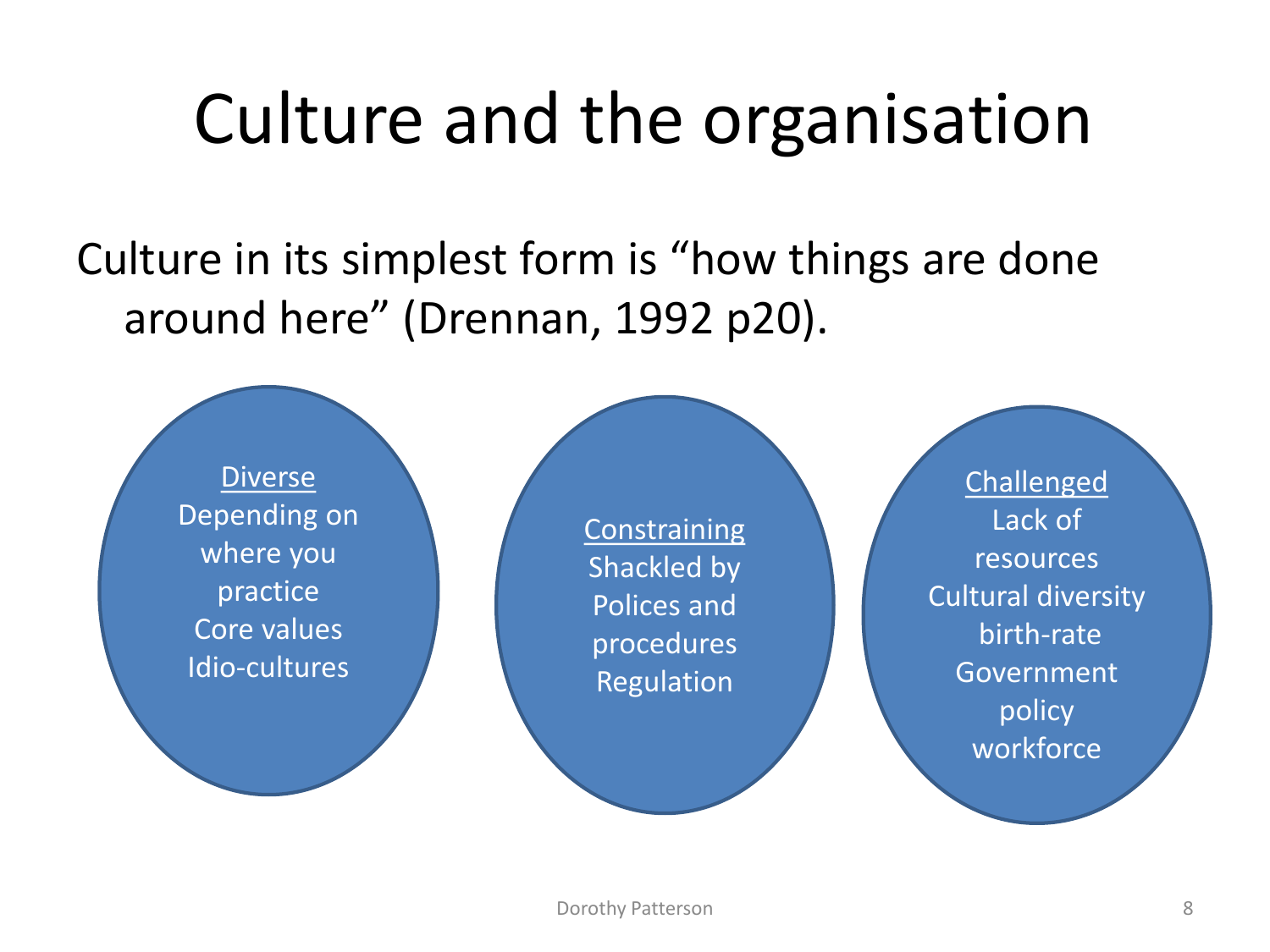# Review of the literature context of midwifery culture

- Kirkam (1999) medically and managerially dominated
- Hughes et al (2001) Hierarchical divisions exist between staff
- Mackin & Sinclair (1998) ; Sandall (1999) Midwives unsupported in complex and difficult circumstances - stress related illness
- Midwives experienced bulling from managers and colleagues ( Ball et al 2002).
- Midwives work within routinised and task based approaches. They have become street level bureaucrat- responding to women's needs on a mass basis rather than in an individualised approach (Lipskey, 1980; Kirkam 2003; Deery, 2004).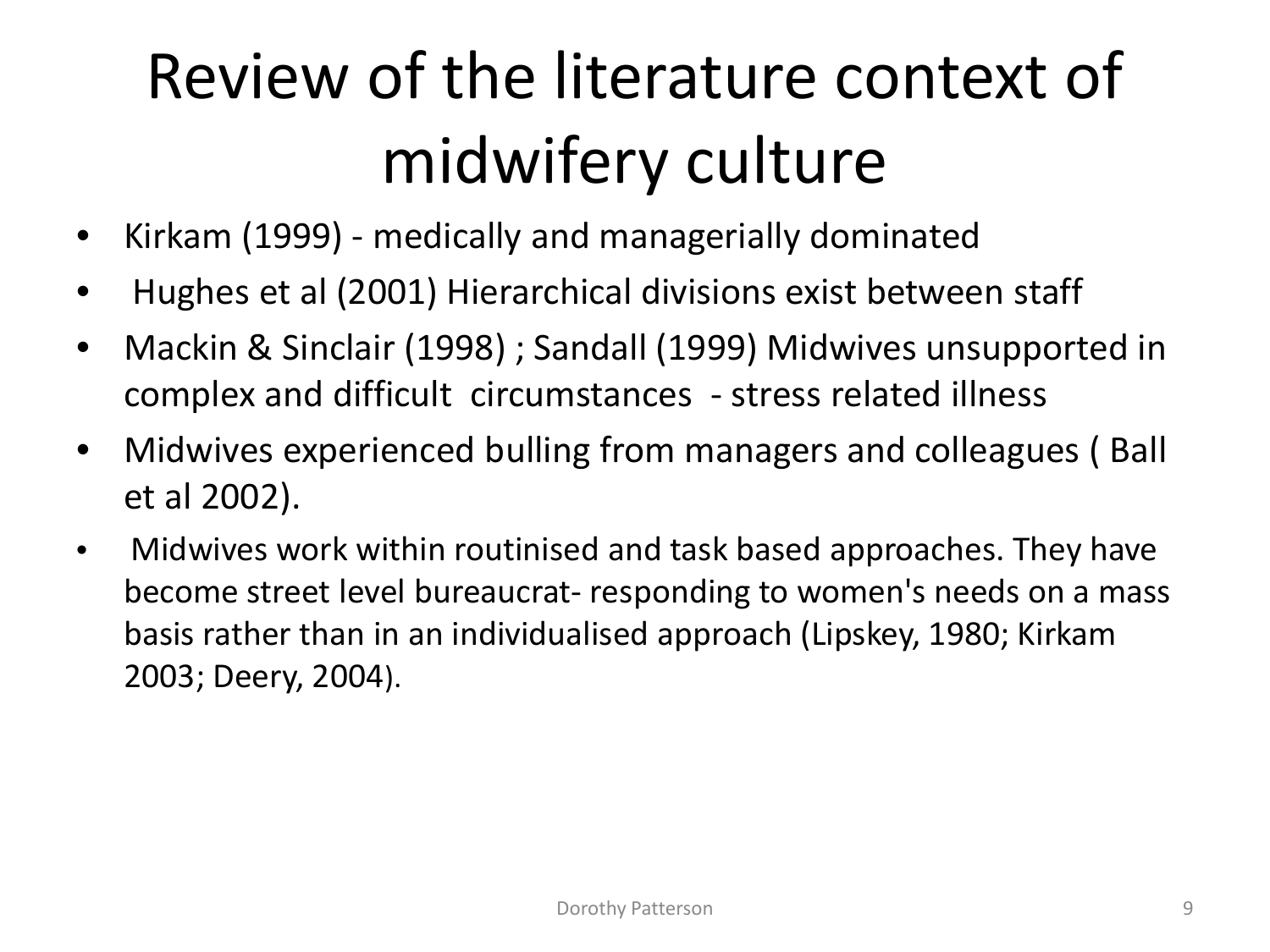## How can the framework of practice development improve maternity care

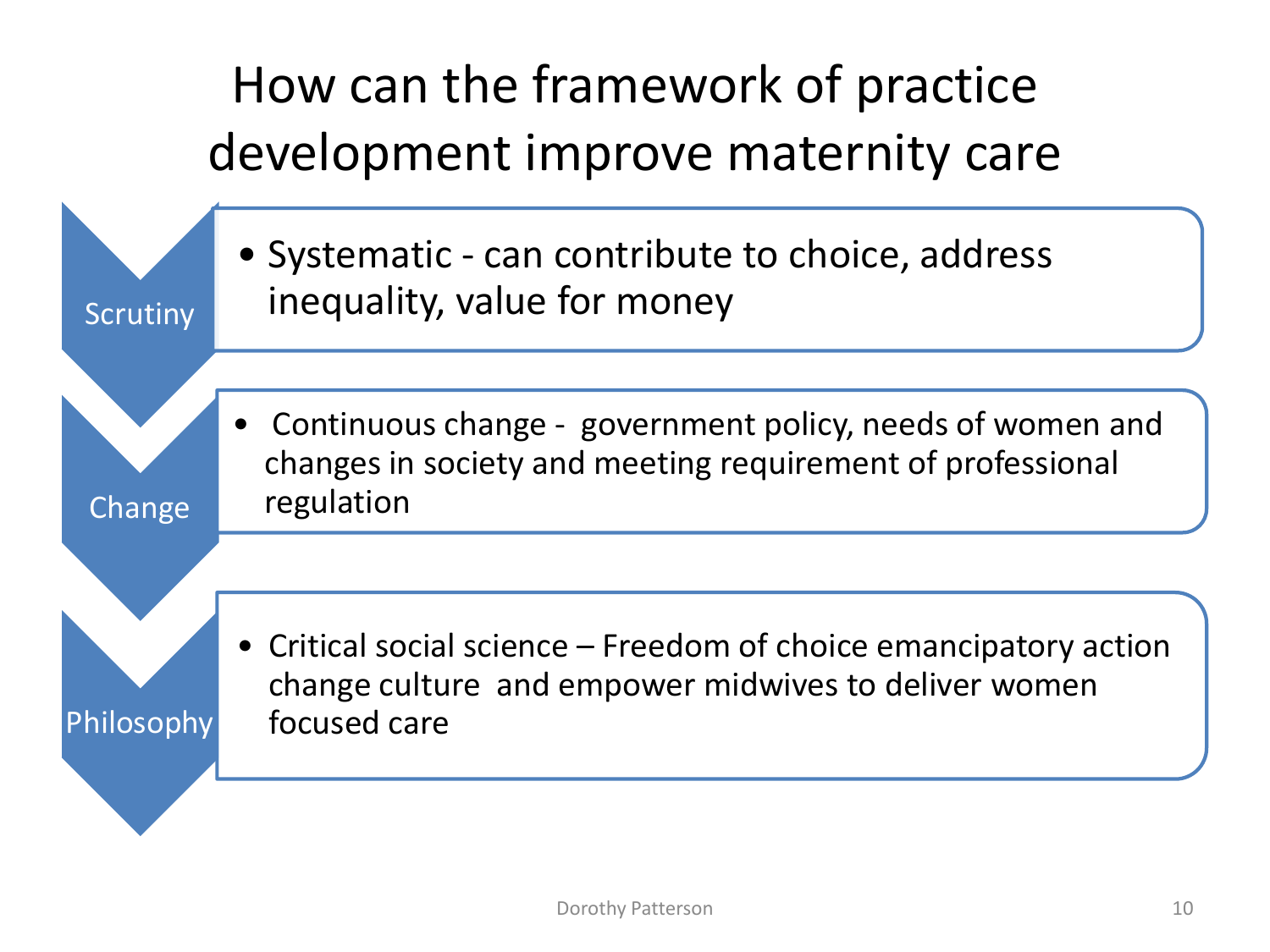## Facilitation through emancipation in the supervisory process

- SOM plays a vital role in facilitating and supporting professional development (NMC, 2007)
- Facilitation is a technique of how one person makes things easier for another (Kitsion et al, 1998)
- Facilitation using a model of critical reflection challenges midwives and addresses the culture of an organisation
- Emancipatory practice is concerned with freedom of choice and the development and empowerment of staff
- Has the potential to achieve sustainable change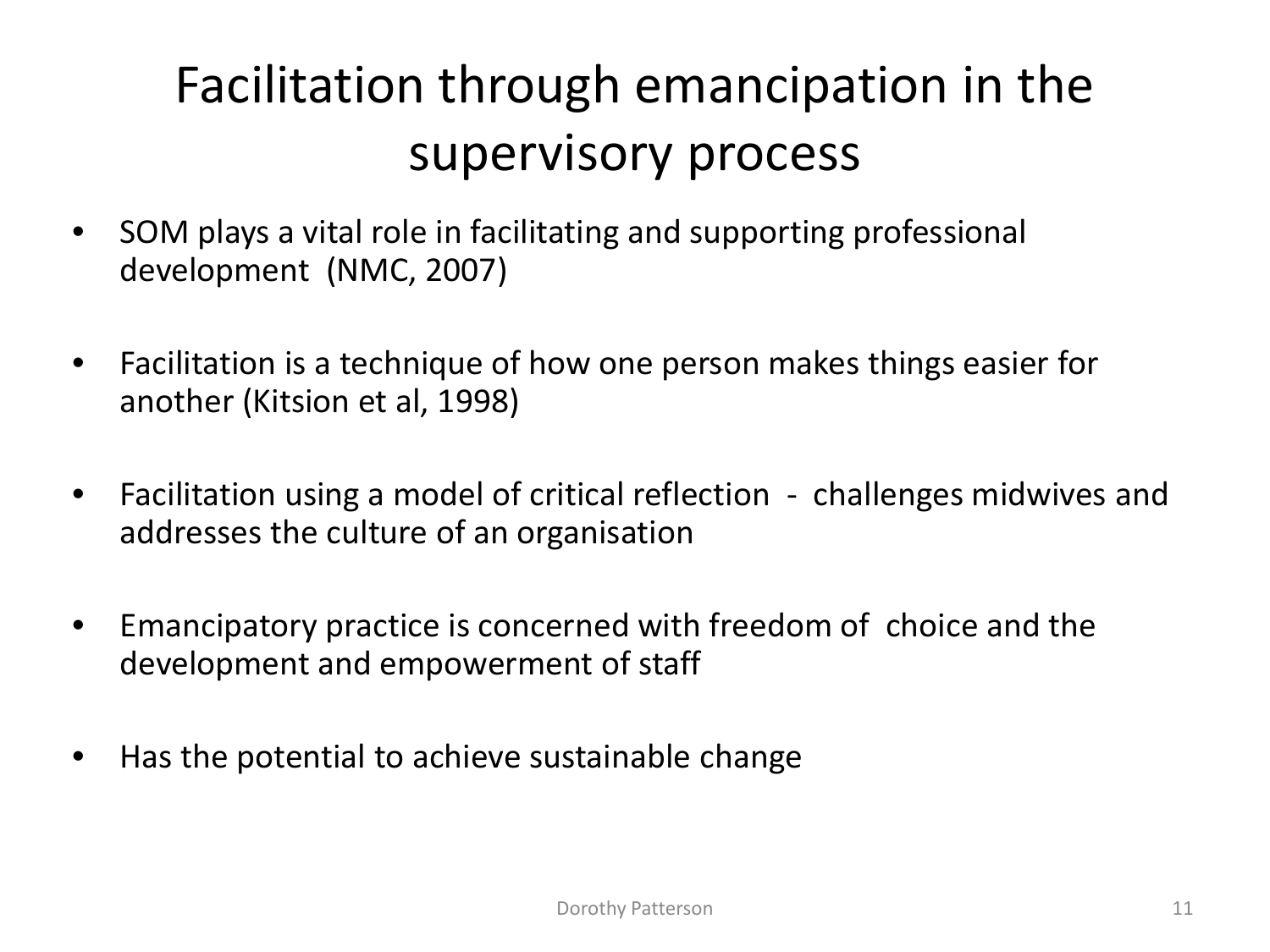Using high challenge high support with graceful intent the SOM - facilitate critical refection in the supervisory review

• Observing listening and questioning

- Articulation of craft or knowledge
- conscious raising
- self reflection-
- Problematisation
- Critique / Critical dialogue
- **Feedback**

**Facilitation**

- Being genuine expressing of self as a person
- Being generous of self and time
- Having a kind intention- constructive criticism
- Use of body language posture, speed of movement and tone of voice
- The midwife should feel valued on a personal and professional level

### **Graceful Intent**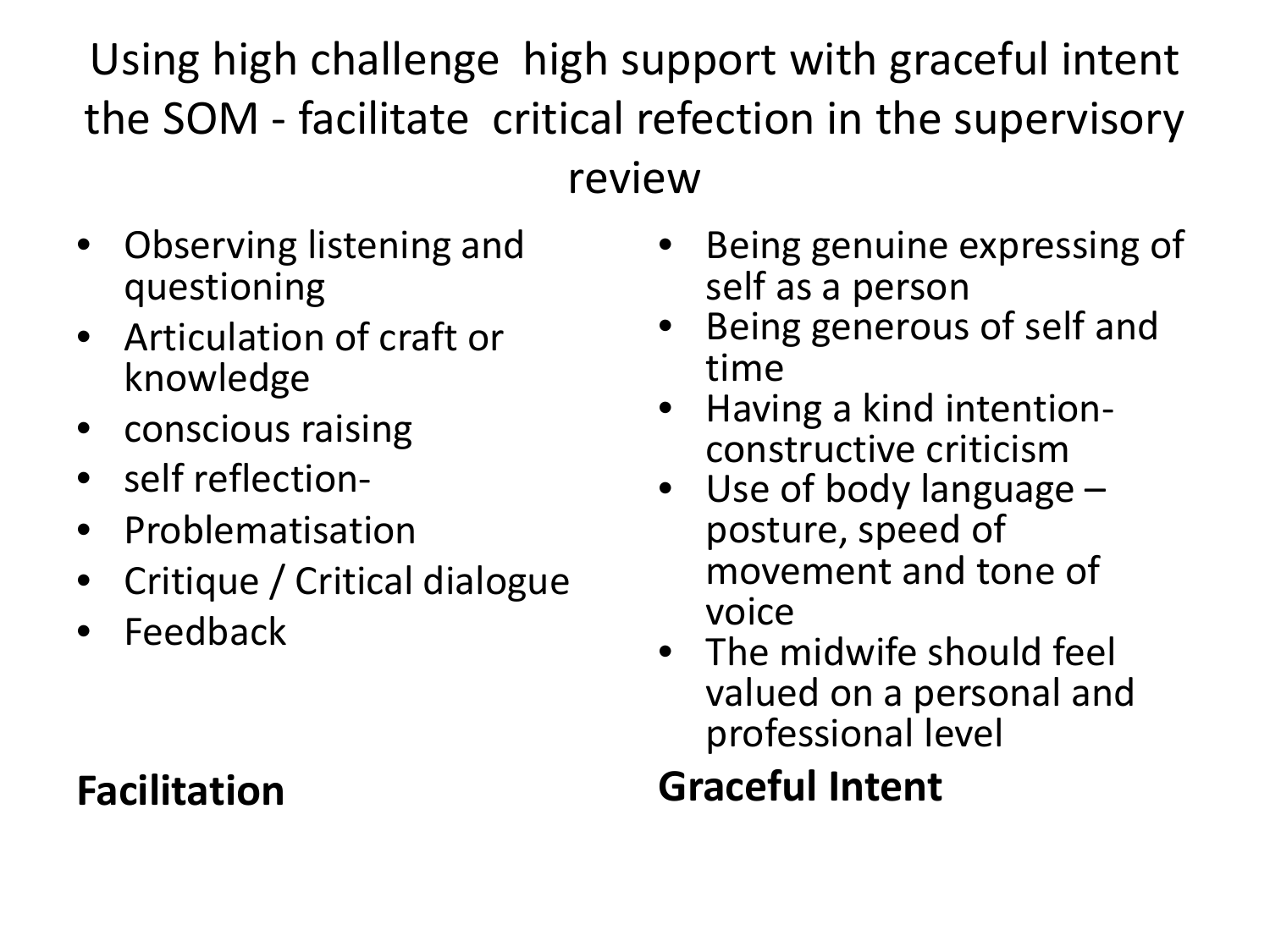# Conclusion

- Midwives Act 1902 was a catalyst for change and the profession of midwifery and supervision was born.
- Since that time midwives and supervision have come a long way from ensuring safe practice through a process of inspection to ensuring that high standards of care are maintained through the nurture and support of competent and accountable midwives.
- Leadership is the key concept of the future, in order for midwives and supervisors to be pivotal in planning activities that will help drive and shape the future of maternity care.
- All midwives have the potential to lead in a transformational culture if they so desire and should adopt a style of leadership that will empower themselves, others and the women they care for.